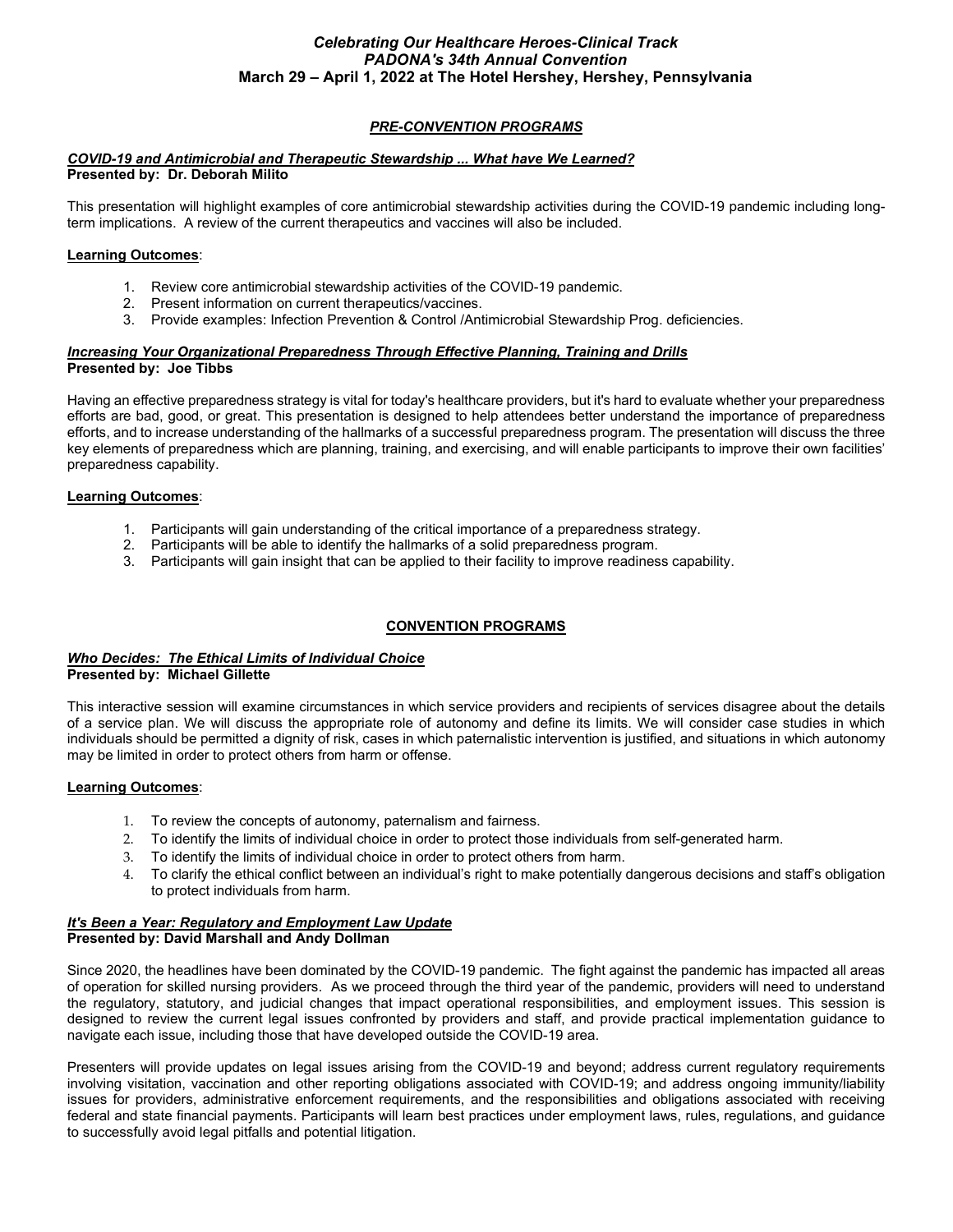#### **Learning Outcomes**:

- 1. Attendees will be able to identify which COVID-19 rules and regulations apply to their organization, and how to comply with the same.
- 2. Attendees will learn how to implement new requirements and create applicable policies, procedures, and related documents to ensure compliance.
- 3. Attendees will learn to develop best practices to avoid employment pitfalls and litigation.

#### *Compassion Wellness: Are you Burning with Passion or Burning Out?* **Presented by: Patti Anewalt**

Nursing directors, supervisors and other professionals in long term care face the difficult challenge of overseeing the grief of residents as well as staff when residents die. The dedication and empathy that initially drew you to this work is a double edged sword. It can lead to compassion fatigue and burnout if discernment and personal resilience is not a priority. Working in the field over the last two years during a pandemic has only exacerbated the situation. This session provides the opportunity to consider the impact this work has on you personally and professionally. With an emphasis on the importance of healthy boundaries and self-awareness, participants will determine where they are on the continuum from empathy to personal distress or burnout. We'll look at implementing organizational, professional as well as personal strategies to enhance compassion wellness and professional satisfaction.

### **Learning Outcomes**:

- 1. Explain how personal relationships differ from professional relationships.
- 2. Describe the difference between stress and burnout.
- 3. Identify strategies you can implement to maintain compassion wellness.

#### *PDPM Accuracy and Documentation to support your Medicare Part A Claims* **Presented by: Barbara Patterson-Paul**

This presentation will review the Patient Driven Payment Model (PDPM) and assist clinicians to ensure their documentation supports Medicare Part A Skilled Care as well as coding in the MDS. From choosing an appropriate Primary Diagnosis, to ensuring accurate coding and documentation for NTA's, SLP, PT/OT, Section GG and Nursing Clinical Categories.

# **Learning Outcomes**:

- 1. The learner can give 3 examples of Skilled Nursing care and how to ensure the documentation supports it.
- 2. The Learner will name three SLP components of PDPM and how to document them.
- 3. The learner will verbalize what documentation is needed to support the coding of a NTA on the MDS.

#### *A Deep Dive into the Most Frequently Cited Clinical Areas*  **Presented by: Candace McMullen and Sophie Campbell**

The outcome of your state survey inspections is so important to many aspects of your operations…. insurability, Five Star rating, resident and family satisfaction and confidence, employee morale, and occupancy are directly linked to your regulatory compliance. This session will examine the most frequently cited regulations, outlining the deficient practice(s) most often identified through the survey process. We will explore the high-risk areas for non-compliance that pose the greatest threat to providers in today's environment.

### **Learning Outcomes:**

- 1. Identify the most frequently cited deficient practice(s) identified in Pennsylvania nursing facilities.
- 2. Explore the root cause(s) of the deficient practice(s) and identify the gap(s) in regulatory compliance.
- 3. Discuss best practices in clinical care delivery systems to avoid non-compliance.

#### *Engaging Family Members: Powerful Tools to Connect, Inform and Defuse!* **Presented by: Edward Leigh**

To keep residents safe and satisfied, they must be actively engaged in their care. However, to enhance this goal, another group of people must be actively engaged in the resident's care, the family members. This engagement process must occur the moment family members enter the organization through an expression of welcoming. We often focus so much attention on the resident we sometimes forget about including the family members, who are vital to the resident's compliance. The focus of this session will be to enhance communication between the resident, family members and LTC professionals. Specific tools will be discussed to keep family members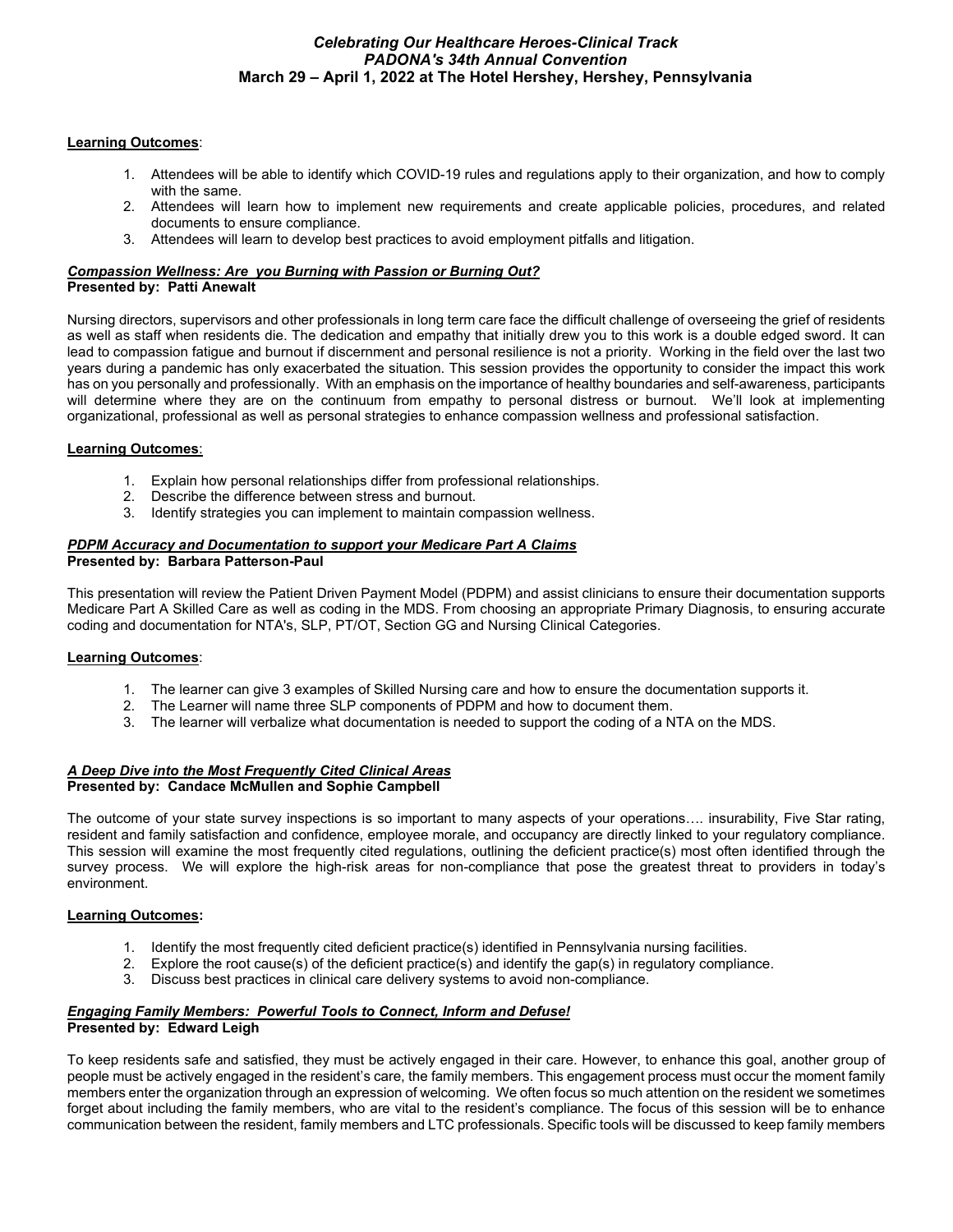informed of every aspect of their loved one's care, including effective family meetings, and dealing with angry family members. A variety of family activities (virtual and in-person) are also included in this high content and engaging session. Family members are trusted advisors and allies. Help move them from feeling apart from their loved one's care to part of their loved one's care.

#### **Learning Outcomes:**

- 1. Apply methods of having successful family meetings.
- 2. Demonstrate empathic & caring behaviors with family members, including challenging family members.
- 3. Employ techniques for educating family members.

#### *Love, Loyalty, and the Language of Leaders in the Time of COVID!* **Presented by: Christopher Ridenhour**

As leaders, mastering our words and emotions means never having to hope or wish for a better workplace culture! Consider this the invitation to step outside of yourself and examine how your attitude, fears, moods, and actions create the professional world around you. Proven leadership development starts by unpacking the personal and/or professional beliefs that may hinders the psychological safety of our teams. As leaders are we even courageous enough to consider how our verbal and non-verbal communication affects those around us? Human Performance Improvement research identifies clear reasons why we hang on to detrimental ideas and behaviors as if our lives depended on them! Imagine the peace you'll experience from an increased ability to influence workplace conversations toward optimism and harmony over fear and frustration. Mastering your communication, in the midst of all workplace storms, will drastically improve retention, engagement, and morale! Here come the best practices of crisis management along with a thorough understanding of group dynamics and behaviors. Bring your best mindset and prepare for an experience supporting your exponential growth as a champion of emotional intelligence. Your work life is about to drastically improve, but not without sweat. Strap in! Real conversation, laughter, and interactivity combine for a unique session you can't miss!

# **Learning Outcomes:**

- 1. Learn and practice strategies decreasing sarcasm, burnout, and the exclusionary behaviors that accompany "crisis stress", as well as the words and behaviors that replenish the esteem and energy of team members and other leaders.
- 2. Learn and practice methods to increase self-awareness, courage, patience, and appreciation in the face of exhaustion.
- 3. Learn and practice transformative techniques of coaches, mentors, and role models who view change as rife with exciting possibilities.

# *Alternative Therapies for Geriatric Pain Management*

# **Presented by: Dave Lishinsky**

Did you know that 50 million Americans suffer from chronic pain? Every year another 25 million Americans experience acute pain due to injury or surgery. The RAI Manual (Section J) states: Pain can significantly adversely affect a person's quality of life. Pain can cause functional mobility declines, depression, and an increase in behavior problems. Older adults may limit their activity to avoid having pain. Attendees will learn why the MDS has a dedicated pain assessment section, how to differentiate systemic and musculoskeletal pain, how the interdisciplinary team can assess pain, integrative care techniques to treat chronic pain, and how managing pain in the elderly will positively impact quality of life.

# **Learning Outcomes**:

- 1. Understand how to differentiate systemic and musculoskeletal pain.
- 2. Learn integrative care techniques to treat chronic pain
- 3. Understand how managing pain in the elderly will positively impact quality of life.

# *Department of Health Update*

# **Presented by: Susan Williamson**

This session will include a review and discussion of Statewide Facility and Survey statistics, including frequently cited deficiencies and frequently filed complaints. Following this session, the attendee will have an understanding of all the recent updates from The Department of Health.

# **Learning Outcomes**:

- 1. Provide data and statistics related to PA Department of Health annual and complaint surveys.
- 2. Provide responses to attendee questions related to state and federal surveys and regulations.
- 3. Provide information related to the survey process and federal and state regulations.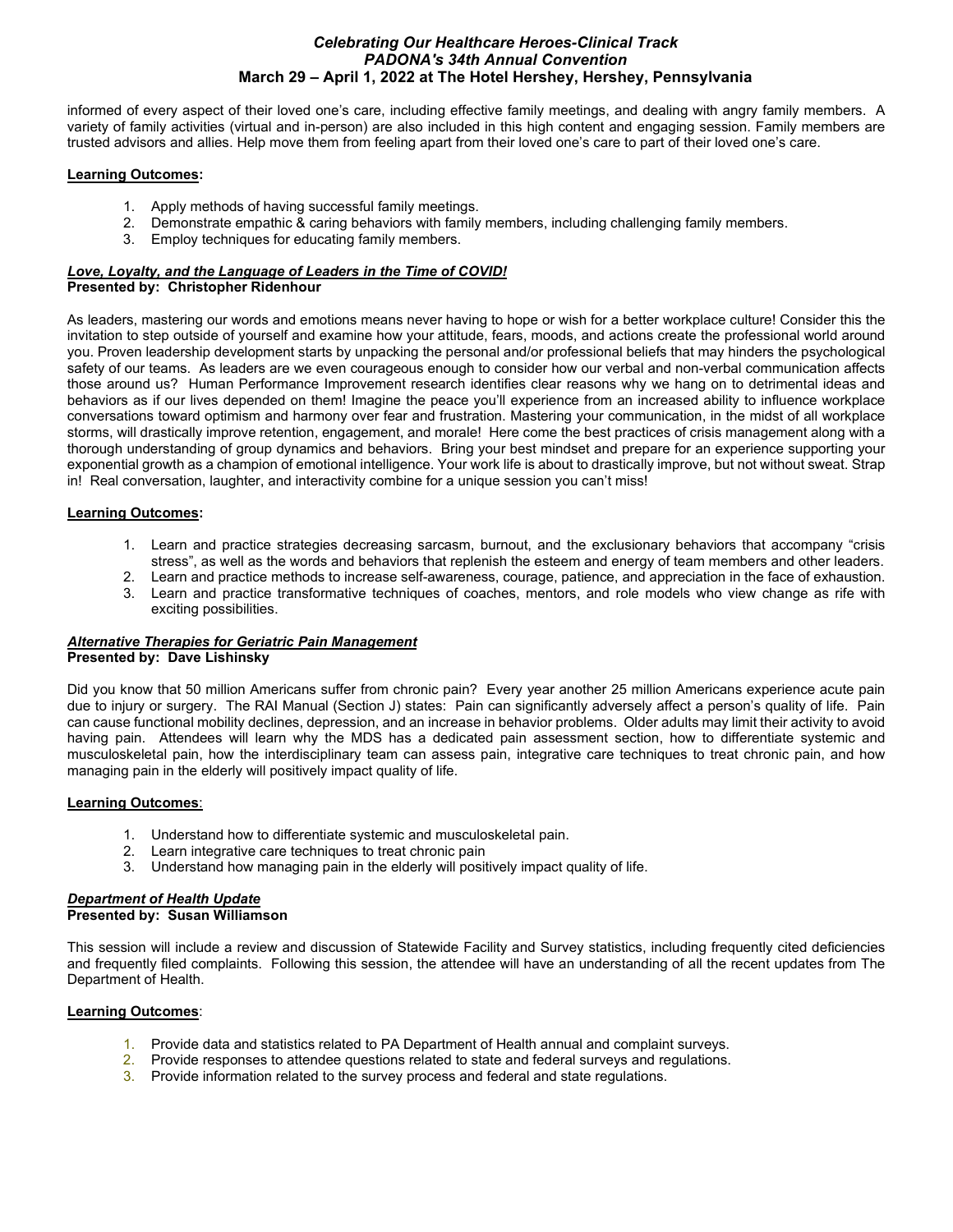#### *Survey Survival Strategies* **Presented by: Paula Sanders**

CMS has announced new survey initiatives that include a heightened focus on infection control, staff competencies and stricter enforcement at the same time that almost every facility in the country is confronting significant staffing challenges. There are simple things that you can be doing to relieve some of the survey pressure that all of you are facing. This session will help you be better prepared to weather the survey storms that are heading your way.

### **Learning Outcomes**:

- 1. Understand implications of new CMS survey initiatives, including combining revisits with complaints.
- 2. Develop action plans for survey preparedness.
- 3. Reexamine better ways to compose incident reports and plans of correction.

# **PRESENTERS**

**Dr. Milito** is the Director of Clinical and Consultant Services: Long-Term Care Division and Chief Antimicrobial Stewardship Officer for Diamond Pharmacy Services. She is responsible for overseeing the education of the Skilled Consultant Pharmacists in Pennsylvania and Ohio. She has Acute Care, Correctional, and Long-Term Care (LTC) experience. Deborah is certified in Anticoagulation, Medication Therapy Management (MTM) and has completed certification in Antimicrobial Stewardship with the Society of Infectious Disease Pharmacists (SIDP) and the American Society of Consultant Pharmacists (ASCP). She recently became certified in Immunizations through ASCP and APhA.

She serves as chairman for the Antimicrobial Stewardship and Infection Prevention and Control Committee of ASCP and received the President's Award for Education at ASCP's National Conference in 2017 and an award for Excellence in Antimicrobial Stewardship in 2018.

Dr. Milito received her B.S. in Pharmacy and her Doctorate in Pharmacy from Duquesne University in Pittsburgh PA. She is also a Board Certified Geriatric Pharmacist and is a Fellow in ASCP. She team teaches "Selected Topics in Senior Care Pharmacy" at Duquesne University. Finally, Deborah has published her first book – *What You CAN Do When You Lose a Loved One*.

**Joe Tibbs** is the President of HAPevolve and is responsible for its strategy, operations, and growth. HAPevolve is a subsidiary of the Hospital and Health System Association of Pennsylvania (HAP) which is focused on extending expertise to hospitals in Pennsylvania and beyond. Joe leads the HAPevolve team in working to address some of the many challenges facing health care today, including a special focus on healthcare emergency preparedness and management. Tibbs has more than two decades of experience in healthcare supply chain, operations, and consulting

Joe received a bachelor's degree in economics from the University of Utah, and his master's in business administration in strategy and management from Western Governors University.

**Dr. Michael Gillette** is an ethics expert who has presented numerous keynotes and workshops nationally and internationally over the past two decades. Additionally, he contracts with dozens of healthcare organizations and other agencies to provide ethics case consultations and policy work. His energetic and interactive style engages his audiences and helps them think critically about ethical decisions in their work and beyond.

Dr. Gillette graduated magna cum laude from Brandeis University, with majors in philosophy and classical Greek, where he was elected to Phi Beta Kappa. He earned his Master's and Ph.D. in philosophy at Brown University. He has taught at colleges and universities, published articles in the field of clinical ethics and has received several teaching awards. In 2004, he was elected to the City Council in Lynchburg, Virginia, and subsequently served two terms as Mayor of the City.

Dr. Gillette's wide range of clients include healthcare organizations, social service agencies, long-term care facilities, state, local and county government agencies, EAP organizations, HR professionals, attorneys, physicians, nutritionists, secondary and higher education, business firms, leadership organizations, and more.

**David C. Marshall** is a member of the American Health Lawyers Association and the Pennsylvania Bar Association. He has lectured before LeadingAge, LeadingAge Pennsylvania, LeadingAge New Jersey, the American Health Care Association, the Pennsylvania Health Care Association, the American Health Lawyers Association, and the American College of Health Care Administrators. His primary area of practice is health care law, focusing on long term and post-acute care providers and providing guidance in areas including Medicare and Medicaid reimbursement, HIPAA, fraud and abuse, corporate compliance, regulatory and licensure matters, real estate tax exemption matters and transaction and corporate issues. He has helped long-term-care providers develop successful corporate compliance and HIPAA plans and address corporate and regulatory compliance matters. He has guided providers through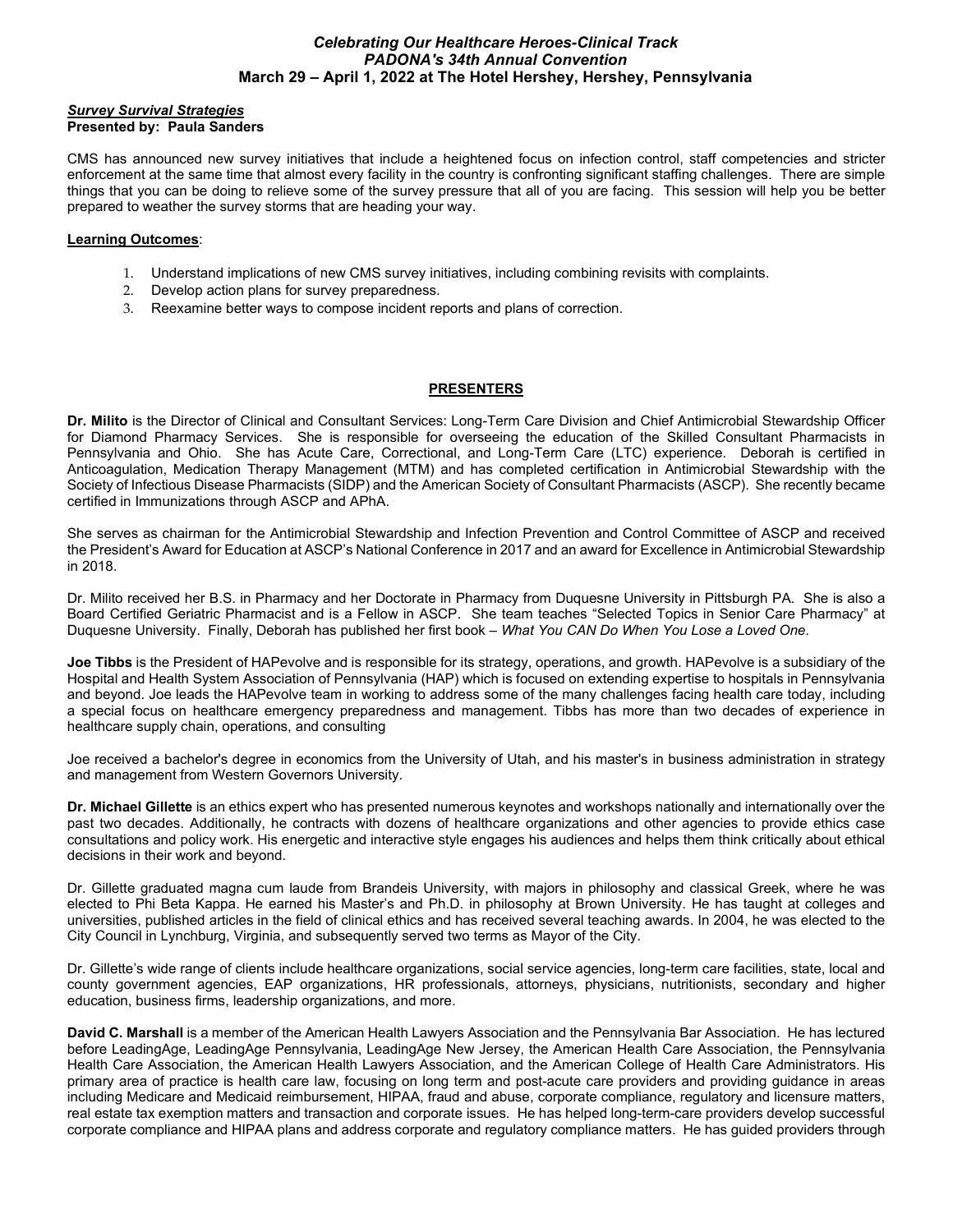numerous transactions, handling the regulatory and licensure issues involved in health care transactions. He has been involved in numerous Medicare/Medicaid reimbursement appeals involving a broad spectrum of reimbursement issues confronting providers, as well as tax exemption appeals for nonprofit health care providers.

**Andrew P. Dollman** is a member of the firm's Employment and Labor Law Group, Litigation Group, and the Workers' Compensation Defense Group. He counsels clients on day-to-day employment matters and routinely litigates employment discrimination claims, unemployment compensation matters, and workers' compensation claims. Mr. Dollman also handles all other varieties of clients' litigated matters from collections to landlord-tenant disputes.

**Patti Anewalt, PhD, LPC, FT,** is Director of Hospice & Community Care's Pathways Center for Grief & Loss. The focus of her clinical practice, writing and teaching is on issues related to end of life, grief, compassion fatigue and crisis response, presenting at the international, national, and local level. Her doctoral dissertation explored the relationship between professional engagement, compassion fatigue, and burnout among hospice bereavement professionals. She is recognized as a Fellow in Thanatology with the Association for Death, Education and Counseling and is an active member of the International Work Group on Death, Dying and Bereavement. Patti also co-authored a chapter on Grief, Self-Care and Staff-Care: Repeated Loss in the Nursing Home Environment in Mercedes Bern-Klug's book Transforming Palliative Care in Nursing Homes. At the Pathways Center for Grief & Loss Patti oversees a wide variety of bereavement services for adults, children and teens, serving over 9,000 bereaved individuals annually.

**Barbara Patterson-Paul, RN, BSN, RAC-CT** is the Vice President of the Select Solutions Nurse Consulting Division for Select Rehabilitation. Her main focus is to assist facilities in integrating reimbursement with clinical outcomes and regulatory compliance.

Barbara is a career nurse with 40 years of experience who is committed to ensuring quality care with expertise in revenue cycle management and clinical compliance. She is a leader in the post-acute environment and has dedicated her career to assisting facilities navigate the challenges of a dynamic landscape of regulatory and reimbursement challenges. Barbara has presented at the Facility, State and National Level.

**Candace McMullen** currently serves as the Executive Vice President of Business Development and Consulting with Affinity Health Services, Inc. In this role, she oversees sales and marketing and leads the consulting division in providing individualized services to meet consulting client objectives and expectations. Candace also provides consulting services to clients in a variety of operational, clinical, and financial capacities. Prior to re-joining Affinity, she served as Chief Operating Officer over the past 13 years overseeing campus operations within various corporate structures. Her experience, as both a provider and consultant, includes working with organizations of varying ownership, operating, and size structures; with her strengths in operations, clinical services, and regulatory management.

Candace's degrees from Pennsylvania State University include a BS in Nursing and a Master of Health Administration. She holds licensure as both a Registered Nurse and Nursing Home Administrator. She is also a Certified Legal Nurse Consultant and Certified Nursing Director Long Term Care. She currently serves as Executive Director/Board Chair of the Pennsylvania Directors of Nursing Association. She frequently serves as faculty for a variety of professional trade associations.

**Sophie Campbell** is the Director, Clinical Advisory Services at Baker Tilly US, LLP brings greater than 30 years of operational and consulting experience in the healthcare industry, with a focus on long-term care. Her expertise is focused on all factors related to clinical operations in long term care.

Sophie has a Master of Science in Nursing Administration degree from the University of Pittsburgh in Pittsburgh, PA and also received her Bachelor of Science Degree in Nursing from the University of Pittsburgh. Sophie is certified as a rehabilitation nurse, registered nurse assessment coordinator and certified nursing director for long term care. Sophie currently serves as the Executive Director of Educational Programming with PADONA and previously served on the Board of Directors.

**Edward Leigh, MA**, is the Founder & Director of The Center for Healthcare Communication. He is a national expert on resident and employee engagement. He focuses on creating productive healthcare environments through dramatically improving communication between professionals and residents / patients as well as helping professionals communicate more effectively with each other. He presents high-energy and informative programs for long-term care facilities, hospitals, medical practices, and healthcare associations. His expertise makes him an in-demand media guest with appearances on many national television shows, including The Oprah Winfrey Network, The Today Show, MSNBC News, The Learning Channel, and the Discovery Channel. Katie Couric and Montel Williams have interviewed him.

**Christopher Ridehour** has spent the last 20 years functioning as an Organizational Development Executive and Chief Learning Officer for 2 multi-site healthcare organizations. Additionally, since 2004, he's traveled the country as a featured Human Performance Improvement Keynote and Thought-Leader. He considers himself blessed by amazing opportunities to consult with scores of organizations seeking strategies to maximize efficiencies and revenues through inspired corporate training. The areas of expertise for which he is most known include Elevated Employee Engagement, Best-In-Class Team Member Retention, Transforming Leaders to Legends, Diversity, Equity, and Inclusion, among other critical workplace competencies.